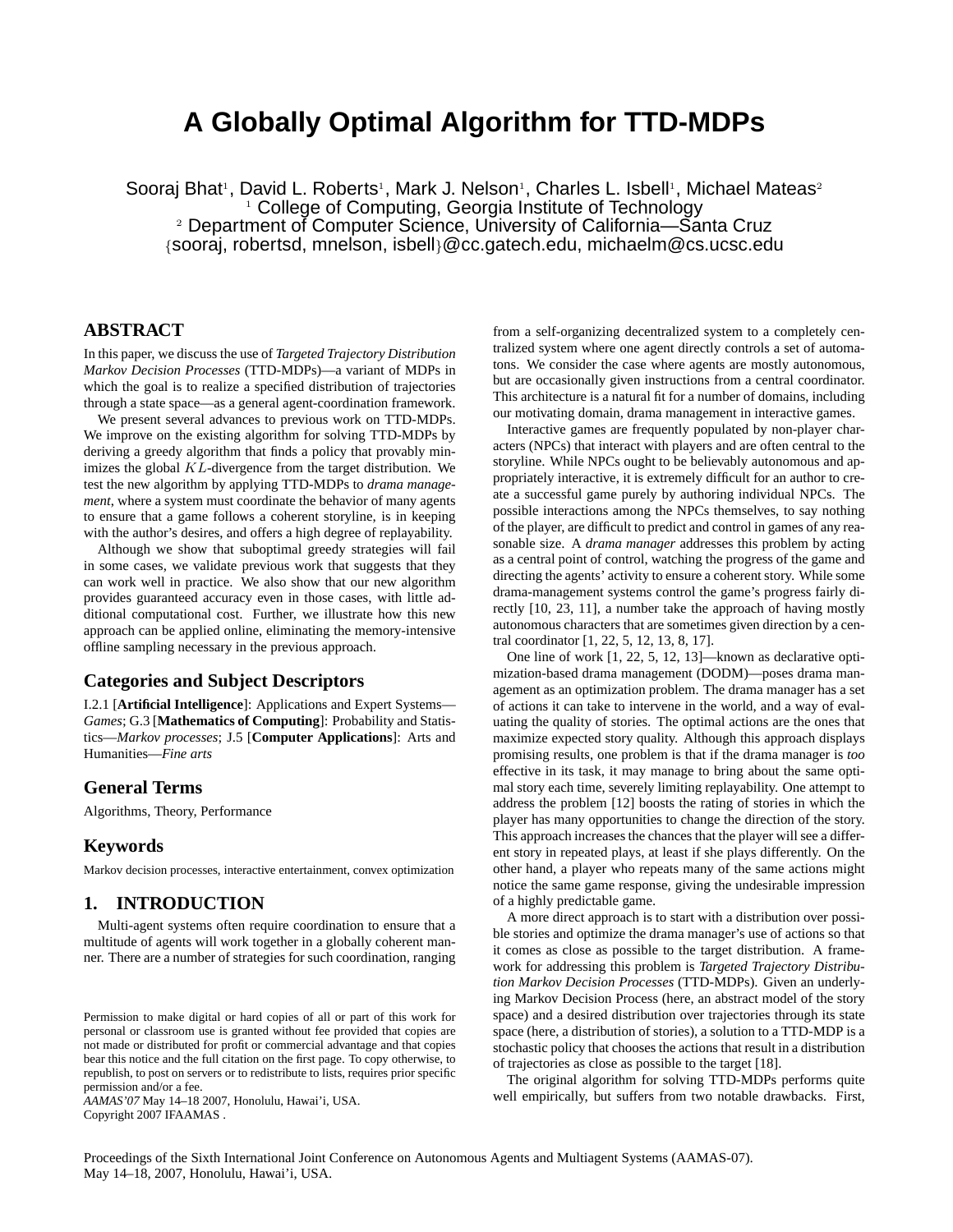the solution to a TTD-MDP in any moderately complex domain requires sampling a tree of possible trajectories. Computing the full tree may not be feasible. Sampling only a part of the trajectory space can lead to "falling off" the trajectory space where a policy has been computed, necessitating some other online solution for recovery. Second, current solutions seek only to minimize local policy error at each place where the agent coordinator can take an action, rather than finding actions that are globally optimal. Worse, the current solutions do not even provably minimize local error.

Our main contribution in this paper is to show that one can minimize the global  $KL$ -divergence between the target distribution and the distribution induced by a TTD-MDP policy, using a procedure that only optimizes locally. We show that the empirical performance gain is only minor in our test domains, but the optimal solution can be guaranteed with little additional computational effort. Using this new procedure, we can also identify conditions under which one can efficiently compute the global optimum in an *online* fashion, eliminating the need for memory-intensive sampling. Thus, we hope that we can apply TTD-MDPs to a larger class of agent-coordination problems.

In the next sections, we provide a detailed overview of previous work on both drama management and TTD-MDPs. We then derive the KL-optimal solution to a TTD-MDP and discuss its online variant. We present an empirical comparison of the KL-optimal approach with two variants of previous algorithms. Finally, we conclude by discussing related and future work.

### **2. BACKGROUND**

Here, we describe *declarative optimization-based drama management* (DODM) as well as TTD-MDPs. In describing DODM, we aim to provide context for the use of TTD-MDPs. In describing TTD-MDPs, we wish to introduce the technical details necessary to understand our contribution.

### **2.1 Drama Management**

In DODM, a story is represented as a sequence of discrete *plot points* [13]. In this framework, there is a *drama manager* (DM) that has a set of requests it can make of non-player characters (NPC) that are concretely implemented as agents in a game world. The DM acts as coordinator for the NPC agents.

Plot points represent important events that can occur in the story. They may involve a player uncovering information, finding an object, or moving to a location. Plot points are abstractions of concrete events happening in the game world. Finding a safe could involve a number of concrete actions by a player, such as entering the room in which it's located, exploring the room, possibly examining various objects in the room, searching the bookshelf on the wall, and finally moving the book behind which the safe is hidden. The drama manager does not need to know the details of all these actions, as most do not impact the progression of the story; instead, it only senses the abstract plot point. Plot points also have precedence constraints. For example, the end must occur after the beginning, and a safe cannot be opened without its key. Note that not all plot points need occur during any particular game episode.

The set of DM actions is exactly the the set of requests to which an NPC agent can respond to, as implemented by the game author. For example, the DM can request an NPC to begin or avoid a conversation, request a door to be unlocked or locked, and so on. DM actions are also abstract and constrained. For example, the DM action *hint-safe-location* should not be applied after the safe has been found. Further, *hint-safe-location* may be realized as an entire series of concrete actions by an NPC agent (*e.g.*, drawing a player into a conversation in which a hint may be dropped). Of impor-



**Figure 1: A 3**×**3 gridworld with deterministic actions** *Right* **and** *Up***, along with the resulting trajectory tree.**

tance to the drama manager is the *expected outcome* of taking an action. Typically, DM actions can take one of three forms: *cause*, *deny*, or *hint*. A cause action causes its target to happen with probability 1.0. When a particular plot point is denied by the DM, it is assumed that it will never happen. When the DM employs a hint action, the result is a modification of the distribution over playercaused plot-points toward the plot point that is hinted by the DM.

DODM also requires an author-supplied evaluation function. This function takes as input the sequence of plot points and history of DM actions and outputs a quality score. Through this evaluation function, the author specifies what it means to be a good story. In practice, the evaluation function is a linear combination of features over plot point sequences. For example, the author of a mystery game may assign a higher score to sequences where tension is built slowly followed by a rapid burst of revelations.

The specific details of how plot points, DM actions, and evaluation functions are specified in a concrete game are beyond the scope of this paper; however, it is important to understand that all of these components relate directly to the specification of an MDP: **States** correspond to sequences of plot points in DODM; **Actions** correspond to DM actions; **Transitions** correspond to a probabilistic user model; and **Rewards** correspond to story evaluations.

### **2.2 TTD-MDPs**

A traditional MDP is defined by a tuple  $(S, A, P, R)$ , where S is a set of states, A is a set of actions,  $P : \{S \times A \times S\} \rightarrow [0, 1]$ is a transition function, and  $R : S \to \mathbf{R}$  is a reward function. The solution to an MDP is a policy  $\pi : \mathcal{S} \to \mathcal{A}$ . An optimal policy ensures that the agent receives maximal long-term expected reward.

A TTD-MDP is similarly defined by a tuple  $(T, A, P, P(T))$ , with states  $T$  that are (possibly partial) finite-length trajectories of MDP states; a set of actions  $A$ ; a transition model  $P$ ; and a target distribution over complete trajectories  $P(T)$ . The target distribution in a TTD-MDP replaces the reward function in a traditional MDP. The solution to a TTD-MDP is a policy  $\pi : \mathcal{T} \to P(\mathcal{A})$  providing a distribution over actions in every state. The optimal policy results in long-term behavior as close to the target distribution as possible (we define "closeness" more rigorously later).

Any finite-length discrete-time MDP can be converted to a TTD-MDP.<sup>1</sup> Consider an MDP with a set of states  $S$  and sets of actions available in each state  $A_s$ , the probability  $P_{i+1}(s')$  that the process is in state  $s'$  at time  $i + 1$  is defined recursively by:

$$
P_{i+1}(s') = \sum_{\forall s \in S, a \in A_s} (P(s'|a, s) \cdot P(a|s) \cdot P_i(s)) \tag{1}
$$

where  $P(s'|a, s)$  is the transition model encoding the dynamics

<sup>&</sup>lt;sup>1</sup> Actually, we can solve infinite length TTD-MDPs under certain conditions; however, this capability has not been necessary for any of the applications of TTD-MDPs that we have considered so far.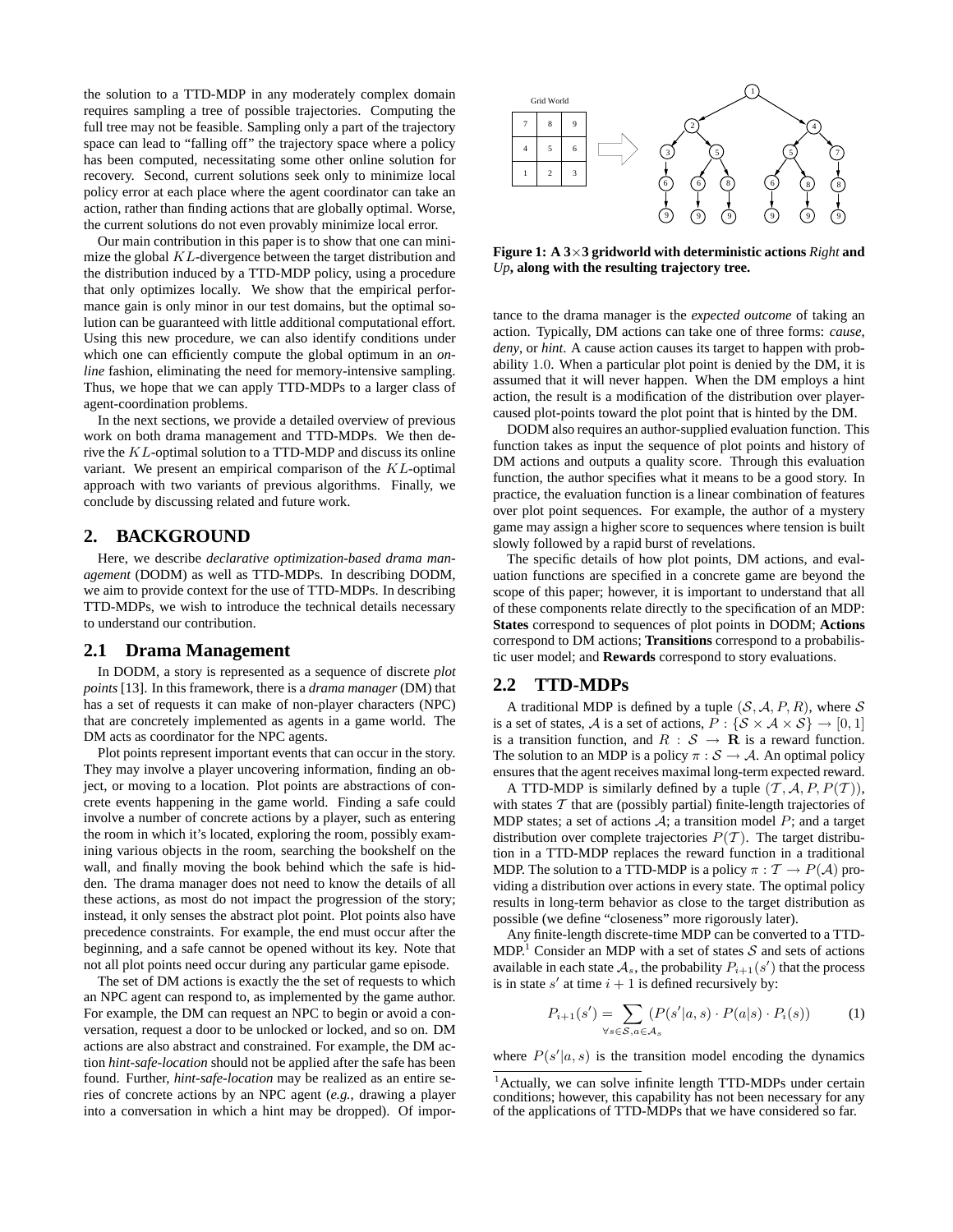of the world and  $P(a|s)$  is the policy under the agent's control (usually written as  $T(s', a, s)$  and  $\pi(s', a)$ , respectively). If we assume (as is commonly done) that the policy is deterministic, we obtain a common form of Equation 1, rewritten as:  $P_{i+1}(s') =$  $\sum_{\forall s \in \mathcal{S}} P(s'|\pi(s), s).$ 

Because in TTD-MDPs we are interested in trajectories, we can simply consider the history of the MDP states as the TTD-MDP trajectories, resulting in a TTD-MDP where each trajectory represents a sequence of states in the underlying MDP, optionally including a history of the actions taken. Dealing with trajectories also means that the "state" space of the TTD-MDP forms a tree. We can thus restate Equation 1 for TTD-MDPs:

$$
P(t') = \sum_{\forall a \in \mathcal{A}_t} (P(t'|a, t) \cdot P(a|t)) \cdot P(t). \tag{2}
$$

In other words, for every trajectory  $t'$ ,  $P(t'|a, t)$  is nonzero for exactly one  $t \prec t'$  that is its prefix. This observation follows from the fact that each trajectory represents a unique sequence of states  $s_1, \ldots, s_{\|\cdot\|}$  and therefore has a unique prefix. Thus, the summation need only account for possible actions taken in the preceding trajectory rather than actions in multiple MDP states. Because each trajectory has a fixed length and can therefore appear at only one specific time, we can drop the  $i$  subscripts.

Trajectories represent total history traces of an online decision making process. Consider Figure 1, a  $3 \times 3$  gridworld where there are two deterministic actions: *move right (R)* and *move up (U)*. The right side of the figure depicts the corresponding *trajectory tree*. A trajectory tree is simply a graphical representation of the valid trajectories and the prefix relationship that governs partial trajectories.

In this example valid trajectories have initial state 1 and terminating state 9. Let us first consider the partial trajectory  $1 \stackrel{R}{\longrightarrow} 2$ . It is a prefix of two immediate subsequent partial trajectories (1  $\stackrel{R}{\longrightarrow}$  $2 \stackrel{R}{\longrightarrow} 3$  and  $1 \stackrel{R}{\longrightarrow} 2 \stackrel{U}{\longrightarrow} 5$ ) as well as three other partial trajectories and three complete trajectories.

Note that a state in the underlying world may appear multiple times in the trajectory tree yet participate in distinct trajectories. Consider both appearances of state 5, for instance. The one on the left represents the partial trajectory  $1 \stackrel{R}{\longrightarrow} 2 \stackrel{U}{\longrightarrow} 5$  whereas the one on the right represents the partial trajectory  $1 \stackrel{U}{\longrightarrow} 4 \stackrel{R}{\longrightarrow} 5$ ; they depict the same world *state*, but they are different *trajectories* because the process arrived to that state along a different path. The power of considering trajectories rather than states is we can make decisions based on not only where you are but also how you got there.

To complete the TTD-MDP specification, we need a target distribution. There are a variety of ways one might imagine deriving such a distribution; however, in this work we will focus on the case where a distribution has been pre-specified and may be queried (although we do not assume we can sample from it).

### **3. MINIMIZING ERRORS IN TTD-MDPS**

Unfortunately, it is not always possible to find a stochastic policy that exactly solves a TTD-MDP. Imagine that for a given trajectory,  $t'$ , we have two trajectories we may reach,  $t_1$  and  $t_2$ , and two actions we may use,  $a_1$  and  $a_2$ . Our target is  $P(t_1) = 1.0$  and  $P(t_2) = 0.0$ . If both  $a_1$  and  $a_2$  have non-zero probability of transitioning to  $t_2$  from  $t'$  then it is impossible to construct a distribution over  $a_1, a_2$  that will yield our desired distribution over  $t_1, t_2$ . In this section we will review a previous attempt to address this problem, and derive an algorithm that provably minimizes global error.

### **3.1 A Previous Attempt**

The original formulation of TTD-MDPs used Algorithm 1 to

#### **Algorithm 1** Algorithm to minimize local  $L_1$ .

- 1: Build a (complete if possible) tree of trajectories. If a complete tree is not possible, sample the tree from the target distribution.
- 2: Initialize each leaf node (complete trajectory) with its target probability  $P(t)$ .
- In reverse topological order:
- 3: **for** Every  $t$  **do**<br>4: **for** Every cl
- 4: **for** Every child  $t'_i$  of trajectory  $t$  **do**
- 5: Condition Equation 2 on t:

$$
P(t'_i|t) = \sum_{\forall a \in \mathcal{A}_t} (P(t'_i|a, t) \cdot P(a|t))
$$

6: **end for**

7: This forms a system of  $|\mathcal{T}_{t'_i}|$  linear equations in  $|\mathcal{A}_t|$  unknowns:

$$
\vec{P}(t'_i|t) = \vec{P}(t'_i|a,t) \cdot \vec{\pi}_t
$$

which can be solved for  $\pi$  using standard linear algebra. 8: **end for**



**Figure 2: Geometric view of the normalization procedure.**

construct a policy  $\pi_t(a) = P(a|t)$  for every partial trajectory in  $\mathcal T$ . When an exact solution exists, the algorithm will return an optimal policy; however, when this is not possible, undesirable behavior can result. For example, consider a partial trajectory  $t'$ , three subsequent trajectories  $t_1, t_2, t_3$  and three actions  $a_1, a_2, a_3$  whose linear system is defined by:

$$
\begin{bmatrix} 0.0\\ 0.3333\\ 0.6667 \end{bmatrix} = \begin{bmatrix} 0.5 & 0.5 & 0.0\\ 0.0 & 0.5 & 0.5\\ 0.5 & 0.0 & 0.5 \end{bmatrix} \cdot \vec{\pi}_t \tag{3}
$$

The solution vector

$$
\vec{\pi}_t = \left[\begin{array}{c} 0.3333\\ -0.3333\\ 1.0000 \end{array}\right]
$$

does not represent a probability distribution.

While this solution is not a vector of probabilities, it does have an interpretation: achieving the desired distribution requires that  $a_2$ be "undone" some percentage of the time. Because that is impossible, the original algorithm replaces any negative values with zeros, renormalizing the resulting vector to create a distribution.

The procedure is an attempt to quickly minimize the  $L_1$  error measured over  $\|\widehat{Y} - Y\|_1 = \|\vec{P}(t_i|a, t) \cdot \widehat{\pi}_t - Y\|_1$  where  $\widehat{Y}$  is the distribution of trajectories for a particular choice of policy  $\hat{\pi}_t$ and  $Y$  is the desired distribution. Although the procedure performs well empirically, it is not guaranteed to minimize  $L_1$  error.

Figures 2(a)  $\&$  2(b) illustrate why. These figures provide a geometric interpretation of the normalization step. The solution space to the linear system lies somewhere on a hyperplane constrained by the transition matrix. Because we want the solution to be prob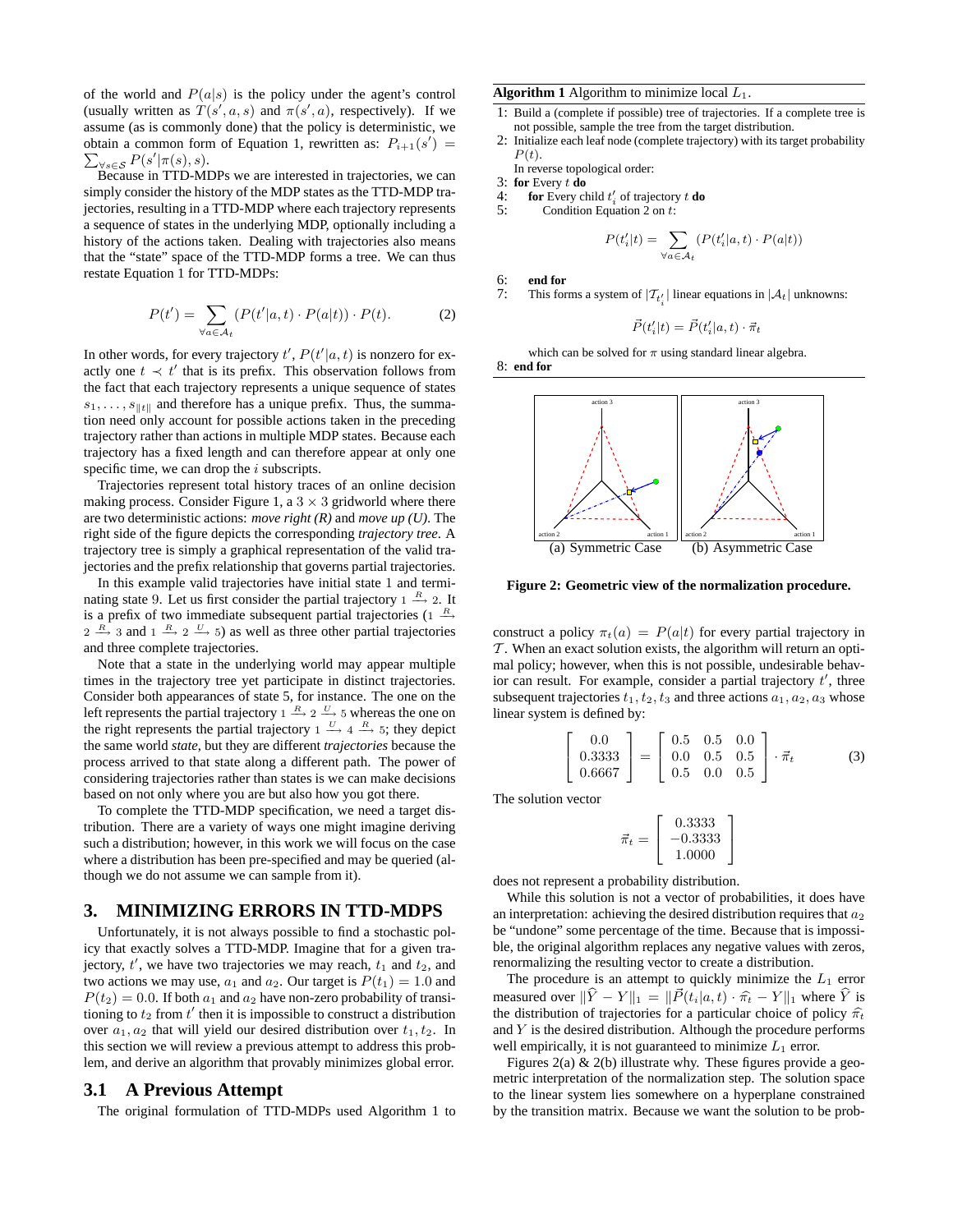abilities, the region of valid solutions on this hyperplane must lie somewhere between 0 and 1 on each of the axes. In the case presented in Equation 3, we have a situation where the probability restriction is not met. This is depicted in the figures by the green hexagon farthest to the right. In Figure 2(a) we depict a situation where symmetry in the transition matrix results in an optimal solution and in Figure 2(b) we depict a situation where this symmetry does not exist. The normalization procedure is represented by the dashed blue line from the solution dot to the action which received negative mass. The intuition here is that by assigning zero mass to the action whose solution is negative and normalizing we are maintaining the probabilities of the other two actions in the same relative proportion. On the other hand, the optimal solution is the point in the valid region of the hyperplane that is closest to the actual solution (*i.e.* lies on a perpendicular line from the boundary of the hyperplane to the solution point). This optimal result is depicted by the yellow square that lies on the hyperplane boundary. The optimal answer is depicted by the blue arrow. Note that in the symmetric case, the location of the optimal solution and the normalized solution are the same. In the asymmetric case, the location of the normalized solution does not coincide with the optimal solution.

To achieve true local optimality, it is necessary to solve a constrained optimization of the  $L_1$  error. The objective function is:

$$
\min_{\vec{\pi}_t} \|\vec{P}(t_i'|t) - \vec{P}(t_i'|a, t) \cdot \vec{\pi}_t\|_1 \tag{4}
$$

subject to  $\sum_a \pi_t(a) = 1$  and  $0 \leq \pi_t(a) \leq 1$ . Standard techniques exist to reduce this objective function to a constrained linear program [2]. This optimization procedure replaces Step 7 in Algorithm 1 and is guaranteed to minimize *local*  $L_1$  error.

### **3.2 A** KL**-optimal Algorithm**

Although we now have a procedure to minimize local  $L_1$  error, no guarantees can be made regarding global error. In this section, we present an algorithm for solving TTD-MDPs based on minimizing the *Kullback Liebler divergence*. The KL-divergence between two probability distributions  $p(x)$  and  $q(x)$  is defined as:

$$
D_{KL}(p||q) = \sum_{x} p(x) \log \frac{p(x)}{q(x)}
$$
(5)

$$
= \sum_{x} p(x) \log p(x) - \sum_{x} p(x) \log q(x) \quad (6)
$$

KL-divergence is not a true distance, as it is asymmetric; however, it is a well-understood measure with several important properties. In particular, it is consistent, always non-negative and zero only when  $p$  and  $q$  are equal. If we think of  $p$  as a base distribution then  $D_{KL}$  measures how well q approximates it, by measuring the entropy that remains in  $q$ . In our case,  $p$  is the target distribution and  $q$  is our approximation of it. In TTD-MDPs  $q$  is:

$$
q(\tau) = \prod_{t \preceq \tau} w(t) \tag{7}
$$

where 
$$
w(t') = \sum_{a} P(t'|a, t) \cdot \pi_t(a)
$$
 (8)

Here,  $\tau$  represents complete trajectories while t and t' are (partial or complete) trajectories. The probability  $w(t')$  represents the frequency with which  $t'$  is targeted when the process is at  $t$ . It combines information about the probabilistic policy and world dynamics at  $t$ . Thus, the product of these one-step transition frequencies,  $w(t')$ , yields the probability of a complete trajectory,  $q(\tau)$ . Our

objective function for optimization then becomes:

 $\overline{m}$ 

$$
\max_{\pi} \sum_{\tau} p(\tau) \log q(\tau) = \max_{\pi} \sum_{\tau} p(\tau) \log \prod_{t \leq \tau} w(t)
$$

$$
= \max_{\pi} \sum_{\tau} p(\tau) \sum_{t \leq \tau} \log w(t)
$$

$$
= \max_{\pi} \sum_{\tau} \sum_{t \leq \tau} p(\tau) \log w(t)
$$

Note that a partial trajectory t contributes  $p(\tau) \log w(t)$  to the sum for each complete trajectory  $\tau$  for which it is a prefix. We can define a function over complete trajectories summarizing the factor of  $\log w(t)$  that t contributes,  $m(t) = \sum_{t \leq \tau} p(\tau)$ . Our objective function is then:

$$
\max_{\pi} \sum_{t} m(t) \log w(t) \tag{9}
$$

Note that  $m(t)$  represents the total probability mass contained in the subtree rooted at  $t$ . Now, obtaining the optimal policy is simply a matter of performing an  $\argmax_{\pi}$  on the objective function.

Having summarized and isolated the contribution of an individual trajectory  $t'$  to the objective, we could proceed using a naive approach and optimize for each trajectory independently, thus optimizing their sum; however, this procedure ignores the fact that optimizing for one trajectory may come at the cost of sacrificing the optimality of a sibling trajectory. Fortunately, optimizing for a trajectory  $t'$  is only constrained by the optimization of its sibling trajectories, and no others because the local stochastic policy must satisfy a sum-to-one constraint. This insight enables us to consider trajectories by groups of siblings—precisely the same grouping used by the earlier approach that sought to minimize local  $L_1$ error. Fortunately, we have two distinct advantages: 1) the groups of siblings can be solved for in *any* order (there is no restriction that you must start with the leaves and work towards the root); and 2) solving the local optimizations is guaranteed to produce the globally optimal setting of the parameters. The local optimization is:

$$
\underset{\pi_t}{\operatorname{argmax}} \sum_{t \to t'} m(t') \log w(t')
$$
 (10)

$$
= \underset{\pi_t}{\operatorname{argmax}} \sum_{t \to t'} m(t') \log \sum_a P(t'|a, t) \cdot \pi_t(a) \quad (11)
$$

where we have used  $t \to t'$  to indicate that  $t'$  is a child of t. This objective is convex, so Equation 10 can be solved using a standard technique for constrained convex optimization [2]. Thus, we yield a KL-optimal offline algorithm by replacing Step 7 of Algorithm 1 with this local KL-based optimization.

One potential problem arises when  $q(\tau)$  is forced to be zero for a complete trajectory  $\tau$  with  $p(\tau) \neq 0$ . This occurs when no actions available at a trajectory t will move us to a child  $t'$ , *i.e.*  $w(t') = 0$ .  $D_{KL}(p||q)$  is undefined due to the division by zero. Thus all possible approximations seem equally bad, preventing us from making progress towards a solution. Luckily, this problem can be eliminated by preprocessing and reformulating each local optimization to eliminate child trajectories  $t'$  that can never be reached. Intuitively,  $t'$  should not be represented in the trajectory tree if it cannot ever be reached from t. In fact, in most domains (including all of the domains we have used) this issue does not arise at all because of the process by which the trajectory trees are generated.

# **3.3 An Online Algorithm**

We now describe how this approach can be applied in an online fashion, eliminating the need for the potentially costly offline sampling step employed by earlier techniques. For example, in the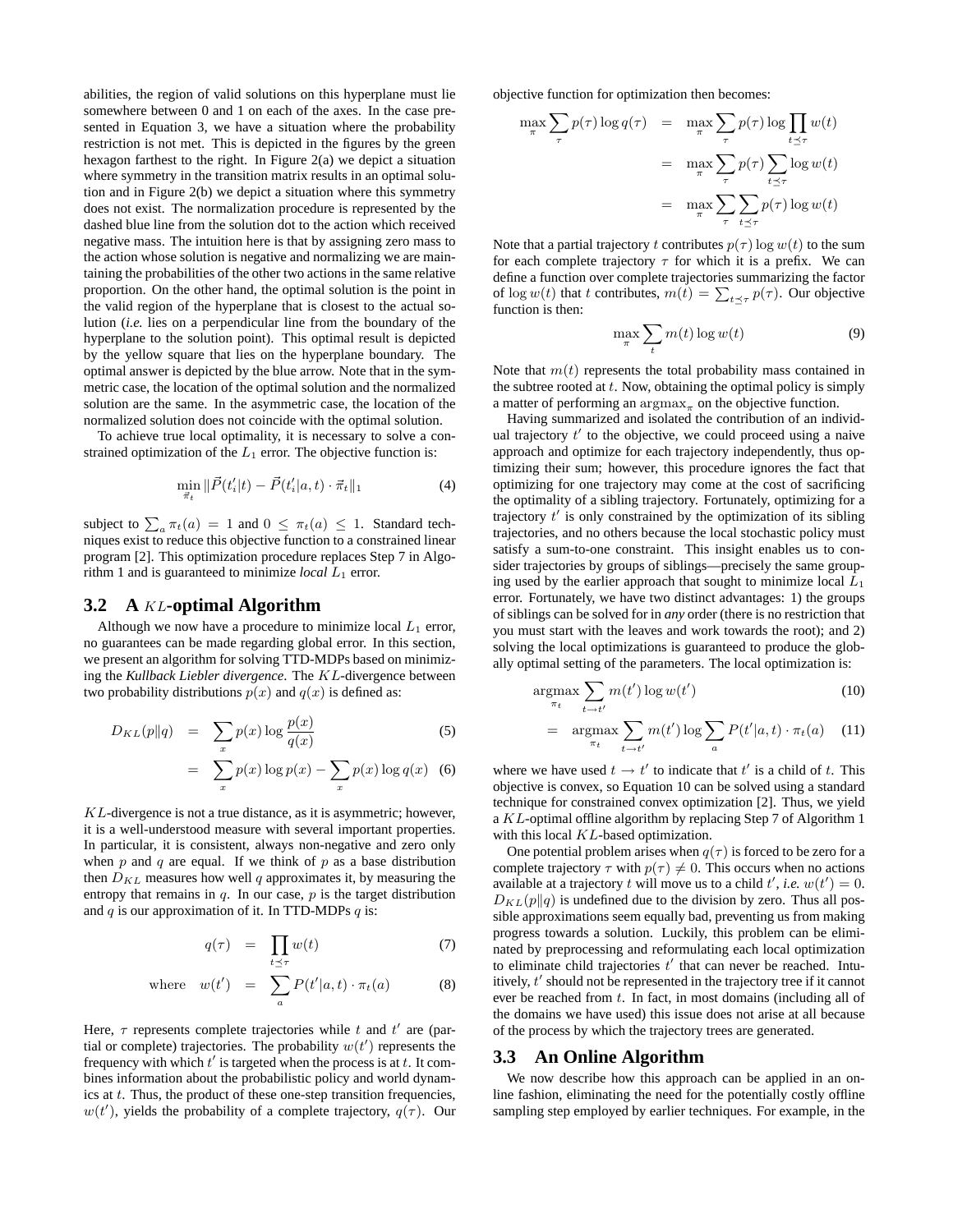drama management domain, it would be undesirable to have to construct extremely large trajectory trees on the player's machine.

As formulated, we require  $m(t)$  to be available for each local optimization. The requirement is actually weaker—all that is necessary is a function that, for a given parent trajectory  $t$ , gives the *relative* masses required for each child of t.

Below we derive an online algorithm when  $m(t)$  can be computed quickly; however, we note that even when  $m(t)$  cannot be computed efficiently, the resource requirements of the KL-based offline algorithm are no worse than in previous work. By processing the trajectories in the same order as before (*i.e.* propagating upwards from the leaves) we are still able to calculate the  $m(t)$ values as we need them, because of the following properties:

$$
m(t) = \sum_{t \to t'} m(t') \tag{12}
$$

$$
m(\tau) = p(\tau) \tag{13}
$$

which follow from the definition of  $m(t)$ . In the event that the whole trajectory tree does not fit into memory, we can employ the same sampling technique used in the earlier approach.

To derive the online algorithm, one only needs to recall that we achieve the globally KL-optimal solution regardless of the order in which we perform the local optimizations. One could start by processing the root of the trajectory tree, then process the children of the root, and so on, to compute a policy for each node in the tree. If  $m(t)$  can be computed efficiently (or in the background), then we can do even better by only solving the local optimizations that we encounter during an episode. This is done by interleaving the local optimization steps with taking actions in the world—the local optimization tells us how to take the next action, and the action places us at a new node in the trajectory tree. Thus, we only solve the local optimization for trajectories we actually encounter along a particular trajectory (root-to-leaf path in the trajectory tree), rather than *all* optimizations in the trajectory tree. In terms of number of optimizations to solve, we never do worse than the previous approach (as the size of any trajectory is bounded by the size of the tree), and typically we will do much better—for a fairly balanced and complete tree with height  $h$  and branching factor  $b$ , a trajectory will have size h whereas the tree will have size roughly equal to  $b^h$ .

**Algorithm 2** Online algorithm to minimize global KL error.

1:  $t$  ← start state

2: **while**  $t$  is not a complete trajectory **do**<br>3: Compute the optimal local stochasti

3: Compute the optimal local stochastic policy  $\pi_t^*$ :

$$
\pi_t^* = \underset{\pi_t}{\operatorname{argmax}} \sum_{t \to t'} m(t') \log \sum_a P(t'|a, t) \cdot \pi_t(a)
$$

4: Sample an action a from  $\pi_t^*$ .

- 5: Take action  $\alpha$  in the world, which will transition probabilistically to a new trajectory  $t'$  according to  $P(t'|a, t)$ .
- 6:  $t \leftarrow t'$

7: **end while**

Note there is no free lunch: without extra information about the nature of the trajectories or the analytic structure of  $p(\tau)$ , we are still limited by the complexity of the summation to compute  $m(t)$ from the tree. Below we briefly discuss a few approaches to make the online algorithm feasible.

First, we could require  $m(t)$  to be of a certain easily computable form. Specifically, we could require that  $p(\tau)$  be constructed in such a way so that  $m(t)$  can be computed solely from a partial trajectory t. Consider a simple game exactly 10 plot points in length and with a fixed branching factor. Suppose we would like a drama manager to target only stories that contain a certain plot point A with uniform probability. Given a partial trajectory  $t$ , we can tell whether or not A has occurred through simple inspection. If A *has* occurred, we know that all complete trajectories subsequent to  $t$  will have non-zero mass. Thus, via a counting argument, we can efficiently determine m(t). If A *has not* occurred, because all stories occur with uniform probability, we can employ a combinatorial argument to calculate the number of subsequent trajectories that contain A. The applicability of this authorial idiom to drama management is the subject of ongoing research.

Another approach is to use *online sampling*. An estimate  $\hat{m}(t)$ of  $m(t)$  can be computed by constructing an approximate trajectory tree built from simulated complete trajectories collected in a background thread. This approach leverages the fact that  $\hat{m}(t)$  only needs to provide *relative* values. As such, the samples need only provide a good representation of the space, rather than provide a perfect estimate of  $m(t)$ . Initial experiments on this approach are promising.

### **4. RESULTS**

In this section, we present results that examine the solution quality and performance characteristics of the proposed algorithm versus the previous algorithm as well as a baseline algorithm.

### **4.1 Solution Quality**

To verify that the  $KL$  approach performs well in practice, we ran experiments on a synthetic grid world and on the drama management MDP studied in [13]. The synthetic grid world is the same discussed in Section 2.2 and shown in Figure 1. As a reminder, there are at most two actions in every state ("move right" and "move up") and a known transition model  $P(s'|a, s)$ .

For each trial we selected a given complete trajectory  $\tau$  with probability δ. Each selected trajectory was given uniform target probability and the remainder given zero target probability. We varied  $\delta$  from 0.05 to 1.0. We then built the tree and computed the policy according to the local  $L_1$  approach, the local  $KL$  approach, and a simple algorithm that implements a uniform policy. We varied the size of the grid from  $5 \times 5$  to 9 $\times$ 9. For each set of parameters, we ran 10 trials and averaged the results.

The results are presented in Figure 3. As the percentage of trajectories targeted increases, both  $L_1$  and  $KL$  error decrease. This is expected, as any nondeterminism in action outcomes can result in a terminal trajectory with zero desired probability, so reducing the number of zero mass terminal trajectories reduces error. Note that the local  $L_1$  and  $KL$  approaches perform nearly identically. As expected, the baseline algorithm does far worse than the other two, thus showing that at least the domain is not trivial.

To test on a computationally intractable problem, we used a version of the *Anchorhead* story previously explored using reinforcement learning [13]. In our model, *Anchorhead* has 29 plot points and 90 drama manager actions. The evaluation function is a combination of features, such as the spatial locality of action, having plot points occur in an order that motivates later events, and so on; more details on the general framework and evaluation functions are given by Nelson & Mateas [12].

To evaluate the effect of a drama manager, we run simulated stories and plot a distribution of story qualities. The drama manager's goal is to increase the frequency of highly-rated stories and decrease the frequency of low-rated stories. In particular, we would prefer that very low-rated stories never happen, while achieving a good distribution over highly-rated stories. We use the evaluation function and these preferences to define a TTD-MDP: any trajectory of plot points that evaluates below a threshold has a target fre-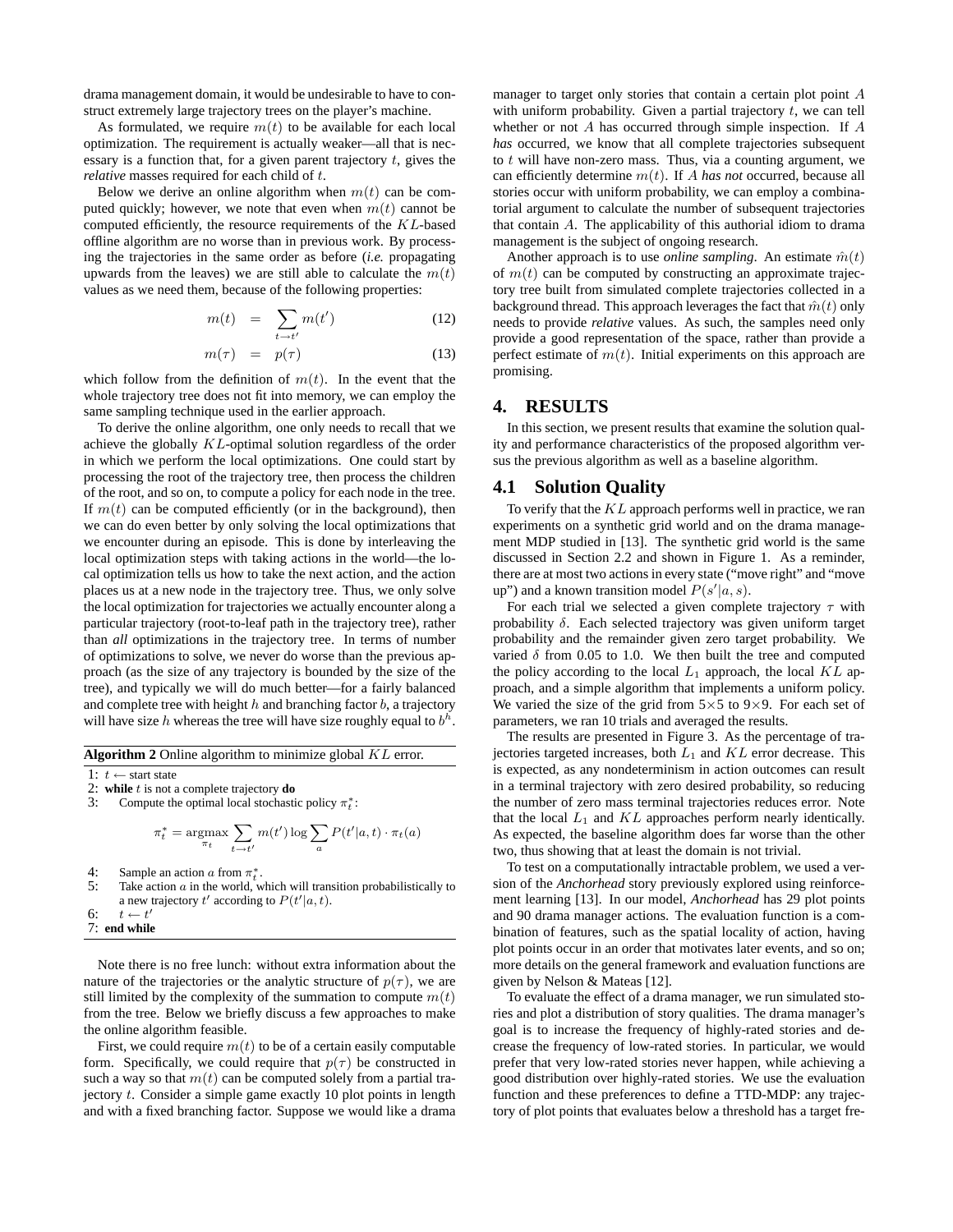

**Figure 3: Error plots for the 9**×**9 grid world. The old and new methods perform nearly identically, thus their plots overlap. The maximum difference between the two w.r.t.** L<sup>1</sup> **error is** 2.48 × 10<sup>−</sup><sup>6</sup> **; w.r.t.** KL **error,** 9.17 × 10<sup>−</sup><sup>9</sup> **. The uniform action policy is much worse in all case, by both measures.**

quency of 0, while those above the threshold should all appear, with the highly-rated ones more likely.

We build a sampled trajectory tree to both estimate  $m(t)$  by summation and to solve for the TTD-MDP policy. Unfortunately, during evaluation or actual gameplay, it is often the case that nondeterminism in our player model causes us to encounter story trajectories not in the tree. In this event, the fallback policy for the drama manager is to take no action for the remainder of the game. We opt to ignore the recovery mechanism considered by Roberts *et al.* [18] in favor of a "pure" comparison of the optimization methods.

Again, the results for the old and new algorithm were nearly indistinguishable, consistent with what we observed with the grid world. It is possible, however, to construct cases where *ad hoc* local optimization fails. The following examples use 3 actions and 3 successor states. We will use **l1-sub** to refer to the previous, suboptimal matrix-based solution; **l1-opt** to refer to the correct  $L_1$ -based solution outlined in Equation 4; and **kl-opt** to refer to the KLbased algorithm presented in this paper. We present the results of the three approaches on two pathological examples in Figure 4.

In the first example (Figure 4(a)), **kl-opt** does better than **l1-sub** w.r.t.  $L_1$  error. In fact, the difference in  $L_1$  error between the two is 0.5, which is 25% of the maximum possible  $L_1$  error (2.0). In the second example (Figure 4(b)), though **kl-opt** cannot beat **l1-opt** w.r.t. L<sup>1</sup> error (by definition), it *does* do better than both **l1-opt** and **l1-sub** w.r.t.  $KL$  error and does equally as well on  $L_1$  error.

In both examples, the local transition matrix makes it very difficult to reach the target distribution. The first row of the first transition matrix contains relatively large numbers compared to the target probability mass for the first row of the target probability vector. A similar situation occurs in the second example.

In the real-world domains we have examined, this situation does not seem to arise often. It could be that any local technique that attempts to match the local target distribution according to a reasonable error measure will perform quite well in practice on the sorts of problems we have explored; however, many such techniques will fail in exactly the difficult cases. By contrast, we have derived an algorithm that provides theoretical guarantees and, as we shall see, remains computationally feasible even within the performance constraints of an interactive drama management system.

### **4.2 Execution Time**

Given that both the theoretically grounded technique and the ungrounded technique perform similarly in the types of domains we have studied, we seek to characterize the computational tradeoffs that are made when one algorithm is used over the other. The following experiments were run on an Intel Pentium Xeon Processor at 3.8GHz with a 2,048 KB cache and 8GB of RAM (although only 1GB was allocated to the Java 1.5.0 server JVM).

First, we examine the runtime of **l1-sub**, **kl-opt** and a uniform random policy on the grid world domain. Table 1 contains the results of those experiments. Note the rapid growth in running time for all of the approaches. This is due to the exponential increase in trajectory tree size as the size of the grid world increases. Specifically, for an  $n \times n$  grid world, there are  $\frac{(2n-2)!}{(n-1)!(n-1)!} = O(n!)$  local optimizations to be solved. In the case of **l1-sub**, each of the local computations involves solving a system of linear equations, which can be accomplished relatively efficiently— $O(a^3)$  for a naive implementation where  $a$  is the number of actions. On the other hand, the **kl-opt** technique requires a polynomial number of steps.<sup>2</sup>

|              | Total time (ms) |        |          | Normalized time (ms) |        |        |
|--------------|-----------------|--------|----------|----------------------|--------|--------|
| <b>Size</b>  | uni             | l1-sub | kl-opt   | uni                  | 11-sub | kl-opt |
| $5 \times 5$ | 1.90            | 2.58   | 76.88    | 0.0271               | 0.0369 | 1.0983 |
| $6 \times 6$ | 7.22            | 8.10   | 233.16   | 0.0287               | 0.0321 | 0.9252 |
| $7 \times 7$ | 34.30           | 34.52  | 840.48   | 0.0371               | 0.0374 | 0.9096 |
| $8 \times 8$ | 161.02          | 167.50 | 3191.48  | 0.0469               | 0.0488 | 0.9299 |
| $9 \times 9$ | 769.06          | 789.70 | 12119.28 | 0.0598               | 0.0614 | 0.9417 |

**Table 1: Average computation time for the uniform baseline, l1-opt, and kl-opt algorithms for various grid sizes.**

As shown in Table 1, the run time for the **kl-opt** approach is significantly higher. To examine this effect more closely, consider the second column, which presents the normalized computation time (*i.e.* time per local optimization). Note how for the **kl-opt** approach, the normalized running time remains essentially constant for all grid sizes. However, for the baseline and the **l1-sub** approach, the normalized run time jumps significantly for the largest grid size (marked in bold in the table). We attribute this to cache misses. The increased time required per computation for the **kl-opt** approach hides the latency encountered for a cache miss.

Although **kl-opt** requires roughly thirty times the computation than **l1-sub** per decision point, we are well under what is necessitated by the domain; other researchers have allocated as much as two *seconds* between decision points for the drama manager to select an action. These results indicate that the local **kl-opt** approach can execute in less than a millisecond, easily meeting the

 $2$ The polynomial is a function of a number of parameters of the optimization and the condition number of the objective function's Hessian. A complete analysis is beyond the scope of this paper.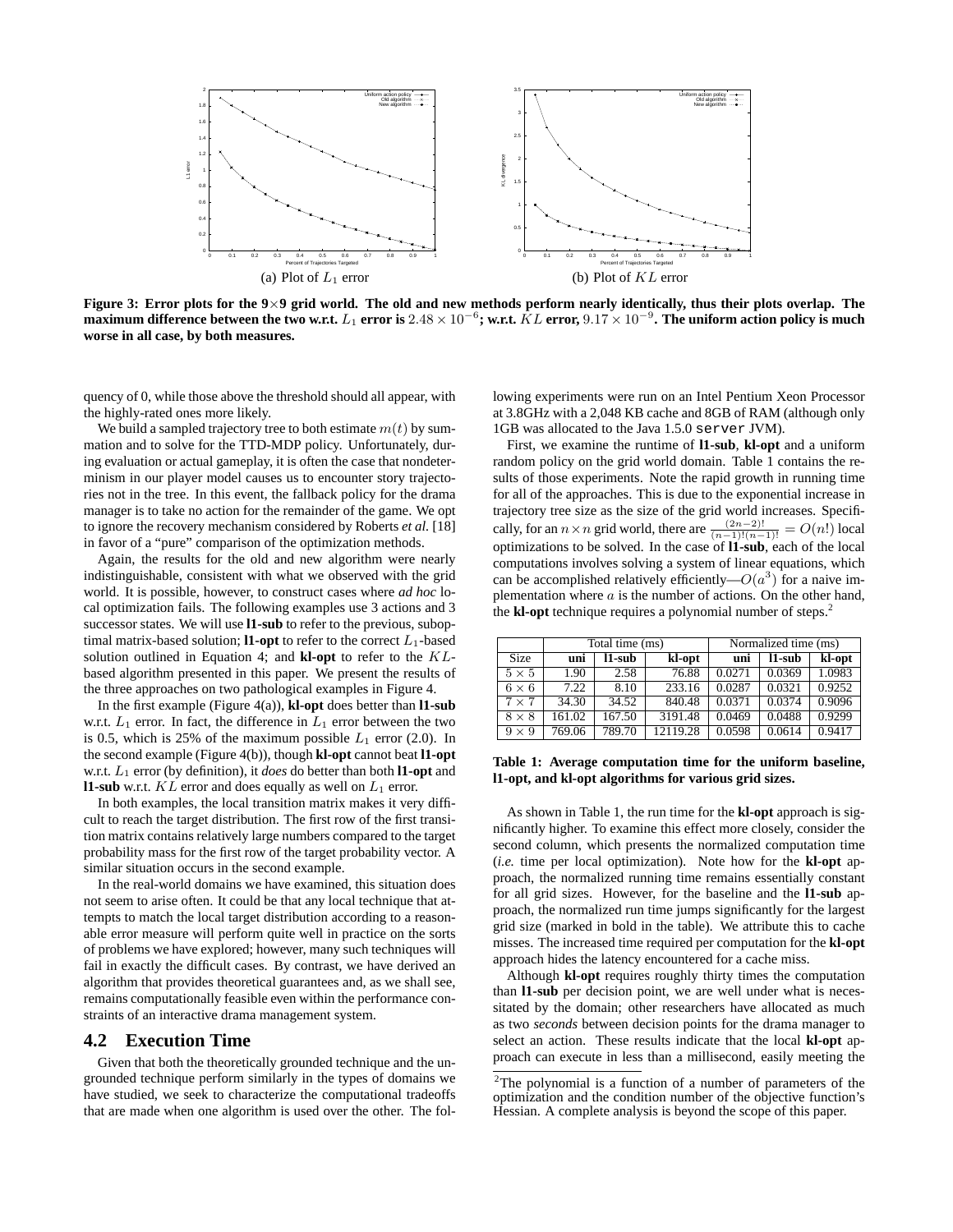

**Figure 4: Two pathological examples where there is a quantifiable difference between the results of the three optimization approaches. The tables contain the equations that represent the local optimization, the solution vector found by each of the three methods, and the error associated with each of the solution vectors.**

constraints of a real-time interactive drama management system. Further, this approach retains is optimal properties even when used online, so the increased time per local computation is only a linear penalty in practice.

# **5. RELATED WORK**

The inspiration for this work is drawn from two fields: drama management and Markov decision processes.

**Drama Management.** Using a drama manager to guide interactive entertainment was first proposed in 1986 by Laurel [6]. The particular formalism based on plot points, DM actions, and an evaluation function that we use was proposed as *search-based* drama management (SBDM) by Bates [1]. There are other drama-management approaches: Mateas & Stern use a *beat-based* drama manager [10]; Mott & Lester use a decision-theoretic planner for their drama manager [11]; Young *et al.* use a goal-based planning drama manager [23]; and Magerko uses an architecture called IDS based on a "playwriting expert system" [8]. For a somewhat dated description of drama management techniques see Mateas' 1999 survey [9].

The SBDM formulation of the drama-management problem was posed as an optimization problem to be solved using a minimax game-tree-like search. It was studied extensively in the 1990s by Weyhrauch [22]. Weyhrauch discovered that full-depth search was intractable for any reasonable problem and proposed SAS+, a technique that used static evaluation sampling.

Lamstein & Mateas proposed reviving the technique in 2004 [5] but later work by Nelson & Mateas showed that the approach did not scale to other story worlds. This result led to the development of DODM [13] where the sampling search was replaced with reinforcement-learning in the spirit of Tesauro's TD-Gammon [20, 19, 21]. Finally, Roberts *et al.* developed TTD-MDPs to address the issue of replayability through variety of experience [18].

**TTD-MDPs.** The formulation of TTD-MDPs as optimizing a probabilistic policy was inspired by a number of works from the MDP community. Specifically, Isbell *et al.* [3] developed *Cobot*, a social reinforcement-learning agent. In that work, Cobot was tasked with random action selection during episodes of user interaction. Cobot had "internal" models of user preferences represented by state-action Q-values that were used to induce a distribution over actions. This distribution results in action selection roughly proportional to user satisfaction but does not allow the targeting of specific distributions over actions or actions sequences.

Kearns, Mansour, & Ng [4] developed a method for approximate planning in POMDPs based on a sampled "trajectory tree". The concept of a sampled trajectory tree in that work differs from ours. Their trajectory trees are sampled from a generative model of observations and transitions and represent a single episode. Multiple trees are then combined to create estimated values for particular actions. In our case, the trajectory tree is sampled uniformly from the state of possible trajectories and represents possible paths through the space—not a single estimated path based on observations.

Littman [7] uses Markov games as a framework for exploring reinforcement learning in the presence of multiple adaptive agents. Our formulation of TTD-MDPs is similar in that it acknowledges a source of randomness outside the environment itself, finding a solution that requires a probabilistic policy. On the other hand, this work was not directly concerned with distributions over outcomes, and assumed a zero-sum game. In the formulation of the dramamanagement problem, the game is not zero-sum: the player and the drama manager are, in effect, playing completely different games.

Lastly, if we think of TTD-MDPs as modeling the dynamics of an MDP while holding non-traditional elements fixed, we find common ground with recent work in inverse reinforcement learning (IRL) [14] and extended Markov tracking (EMT) [15, 16]. In IRL, the goal is to observe the policy of an agent and infer a reward function that would lead to its behavior. In the drama management case, non-determinism arises from both the user and DM actions. If we think of the desired distribution as fixed, then the non-determinism that is not explained by the user model is exactly the distribution over our own actions. Similarly, in EMT, the goal is to select the optimal system dynamics (*i.e.* probability of state given another state) given a sequence of observations in a partially observable environment. Once the optimal dynamics have been identified, the task becomes the probabilistic selection of an action from a distribution that fits the desired dynamics.

# **6. CONCLUSIONS AND FUTURE WORK**

*Targeted Trajectory Distribution Markov Decision Processes* are well-suited to be a framework for centrally coordinating multiagent systems, especially in cases where reusability of the system is important, such as interactive games. In this paper, we have identified some shortcomings of previous TTD-MDP algorithms, and derived a new algorithm that minimizes global KL-divergence. In addition, we discussed the conditions that enable efficient online variations of the algorithm.

As the probability distribution is of central importance to a good TTD-MDP-based system, it is necessary to make it easy for designers to specify target distributions. This can take a number of different directions. When converting from an optimization-based coordinator to a TTD-MDP-based one, a natural approach is to make the distribution be some function of the evaluation function as we have done; however, writing an evaluation function may not always be easy, and the distribution induced from one may not lead to the distribution the designer really intended. Thus, we are interested in pursuing methods for preference elicitation.